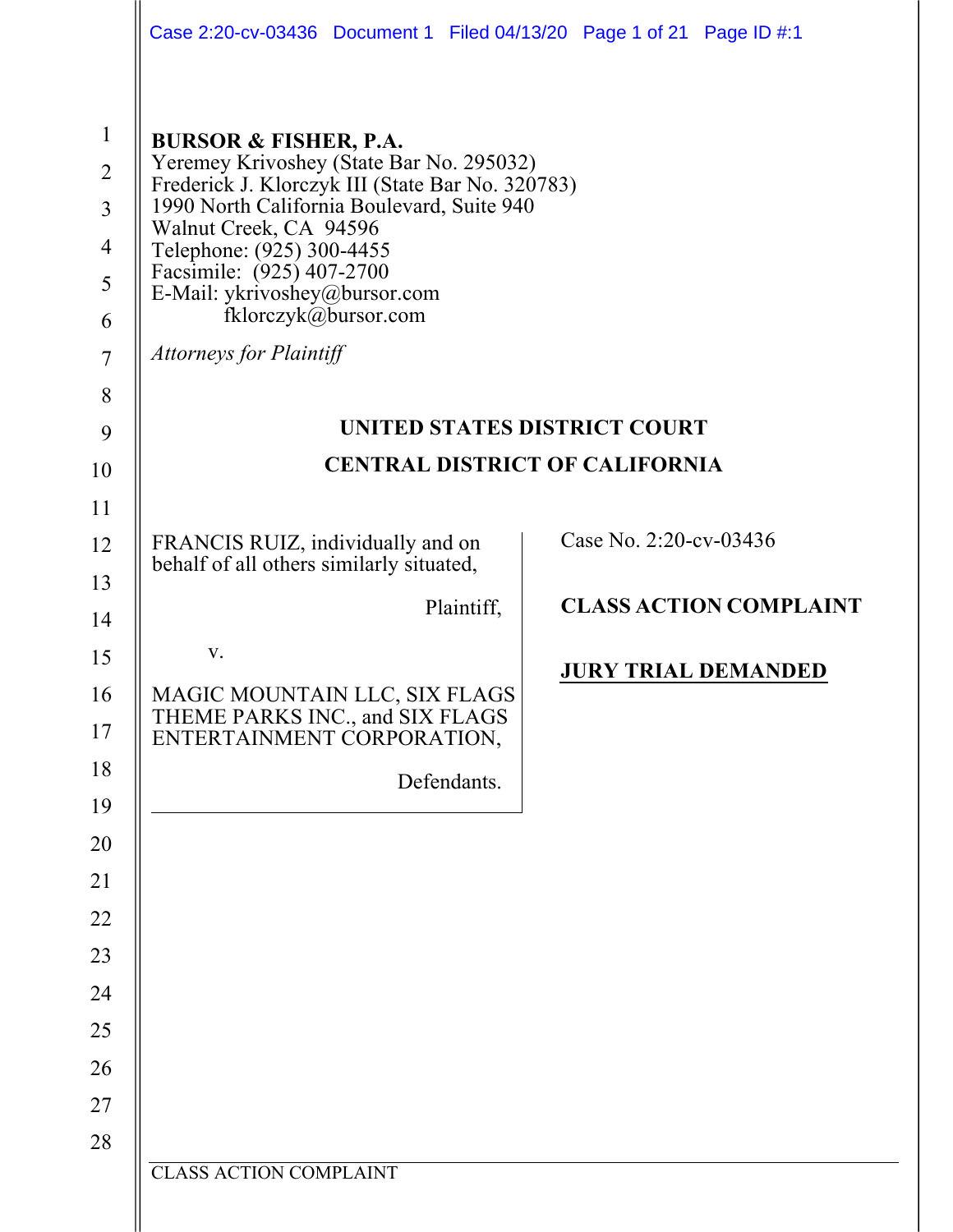Plaintiff Francis Ruiz ("Plaintiff") brings this action on behalf of himself and all others similarly situated against Defendants Magic Mountain, LLC, Six Flags Theme Parks Inc., and Six Flags Entertainment Corporation ("Six Flags" or "Defendants"). Plaintiff makes the following allegations pursuant to the investigation of his counsel and based upon information and belief, except as to the allegations specifically pertaining to himself, which are based on personal knowledge.

### **FACTS COMMON TO ALL CAUSES OF ACTION**

1. Six Flags has made the unconscionable decision to keep charging its hundreds of thousands of membership and season pass holders monthly membership fees while closing 100 percent of its theme parks as the novel coronavirus, COVID-19, rages throughout the world and the United States economy has gone into a deep recession.

2. Six Flags is the "largest regional theme park operator in the world and the largest operator of waterparks in North America based on the number of parks … operate[d]. Of [its] 26 regional theme parks and waterparks, 23 are located in the United States, two are located in Mexico and one is located in Montreal, Canada." 1 Four of these parks are located in California, including Six Flags Magic Mountain and Six Flags Hurricane Harbor outside of Los Angeles, and are open every day of the year.<sup>2</sup>

3. To access Defendants' parks, the vast majority of customers sign up for (1) a monthly membership, paying a set fee every month along with an initiation fee, or (2) a season membership that must be renewed.<sup>3</sup> Monthly membership fees range <sup>1</sup> https://otp.tools.investis.com/clients/us/sixflags1/SEC/secshow.aspx?Type=html&FilingId=13938752&CIK=0000701374&Index=10000

<sup>2</sup> https://www.latimes.com/business/la-fi-six-flags-365-days-20170823-story.html

<sup>3</sup> Per Defendants' February 22, 2020 Annual Report, 2019 park attendance was  $32,811,000$ . Annual Report at 40. "Season pass and membership attendance constituted approximately 63% of the total attendance at [Defendants'

28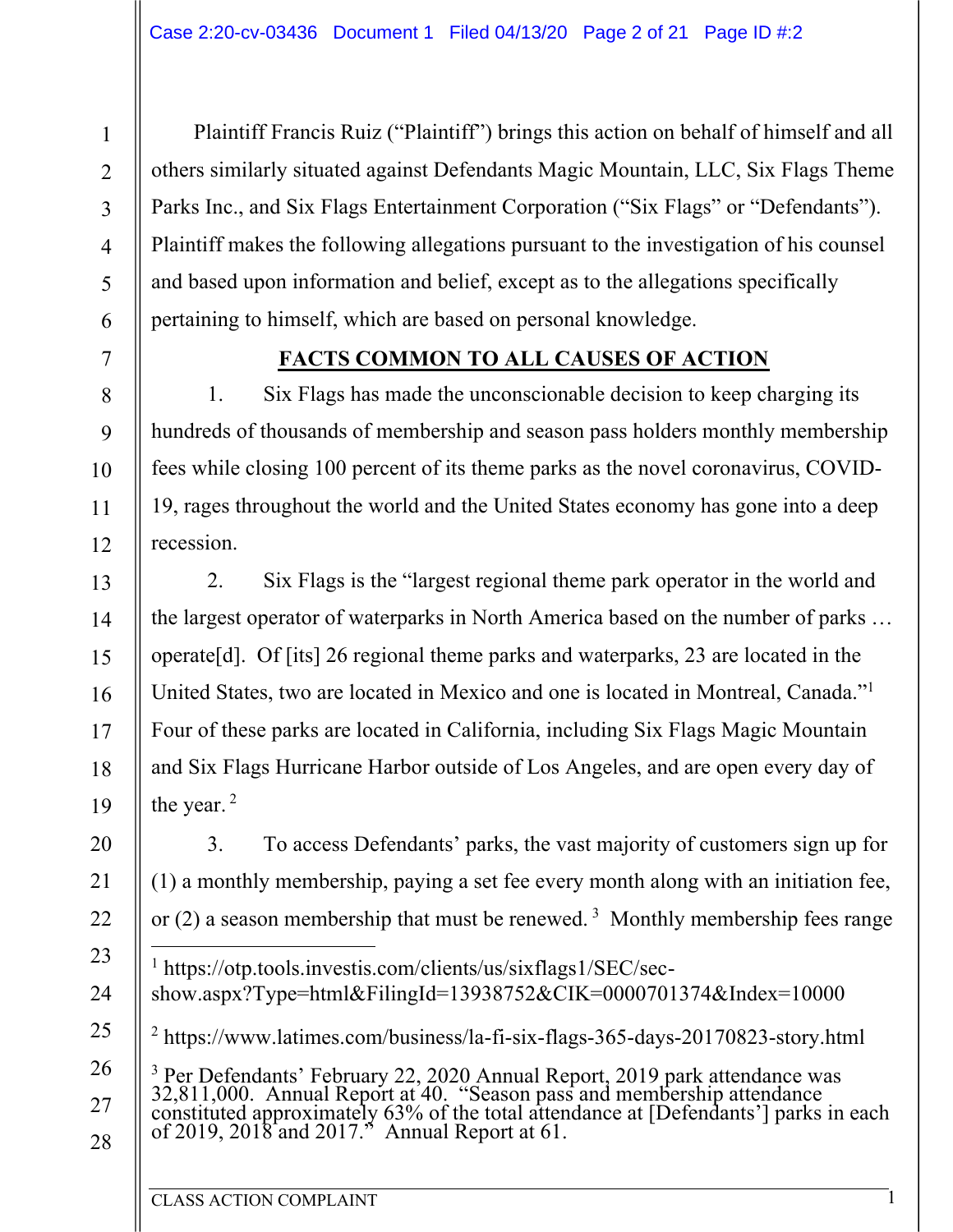between \$7.85 to \$42 per month depending on level purchased and any applicable incentives. A season membership ranges between \$240 to \$505. Some customers instead choose to pre-purchase single-use tickets to access Defendants' theme parks on a single occasion.

4. To sign up for Defendants' memberships and passes, customers provide Defendants with their credit card or debit card information. Defendants then automatically charge their customers' credit or debit cards as payments are due on a monthly basis.

5. On March 13, 2020, Defendant announced that all of its parks – including Magic Mountain outside of Los Angeles – would be closed through the end of March due to COVID-19.<sup>4</sup> On March 30, 2020, Defendant "announced that all the company's parks will remain closed until mid-May, or as soon as possible thereafter, reflecting federal and local restrictions in place to mitigate the spread of COVID-19."5

6. However, unlike other companies, Defendants continued charging their customers full price monthly payments fees even though every park they own is closed through at least mid-May. Defendants have also refused to reimburse prepaid customers for the time they were unable to access the parks, instead choosing to extend passes "for the number of operating days the park is temporarily closed" and provide "one additional month for each month that the park is closed." Per Magic Mountain's website:<sup>6</sup>

CLASS ACTION COMPLAINT 2

1

2

3

4

5

6

7

8

9

10

11

12

13

14

15

16

17

18

19

20

21

22

23

24

25

26

27

<sup>4</sup> https://www.foxla.com/news/six-flags-magic-mountain-latest-socal-theme-park-to- announce-temporary-closure-amid-coronavirus-concerns (last visited April 8, 2020).

<sup>5</sup> https://investors.sixflags.com/news-and-events/press-releases/2020/03-30-2020- 161511960 (last visited April 8, 2020).

<sup>6</sup> https://www.sixflags.com/magicmountain/plan-your-visit/coronavirus-update (last visited April 8, 2020).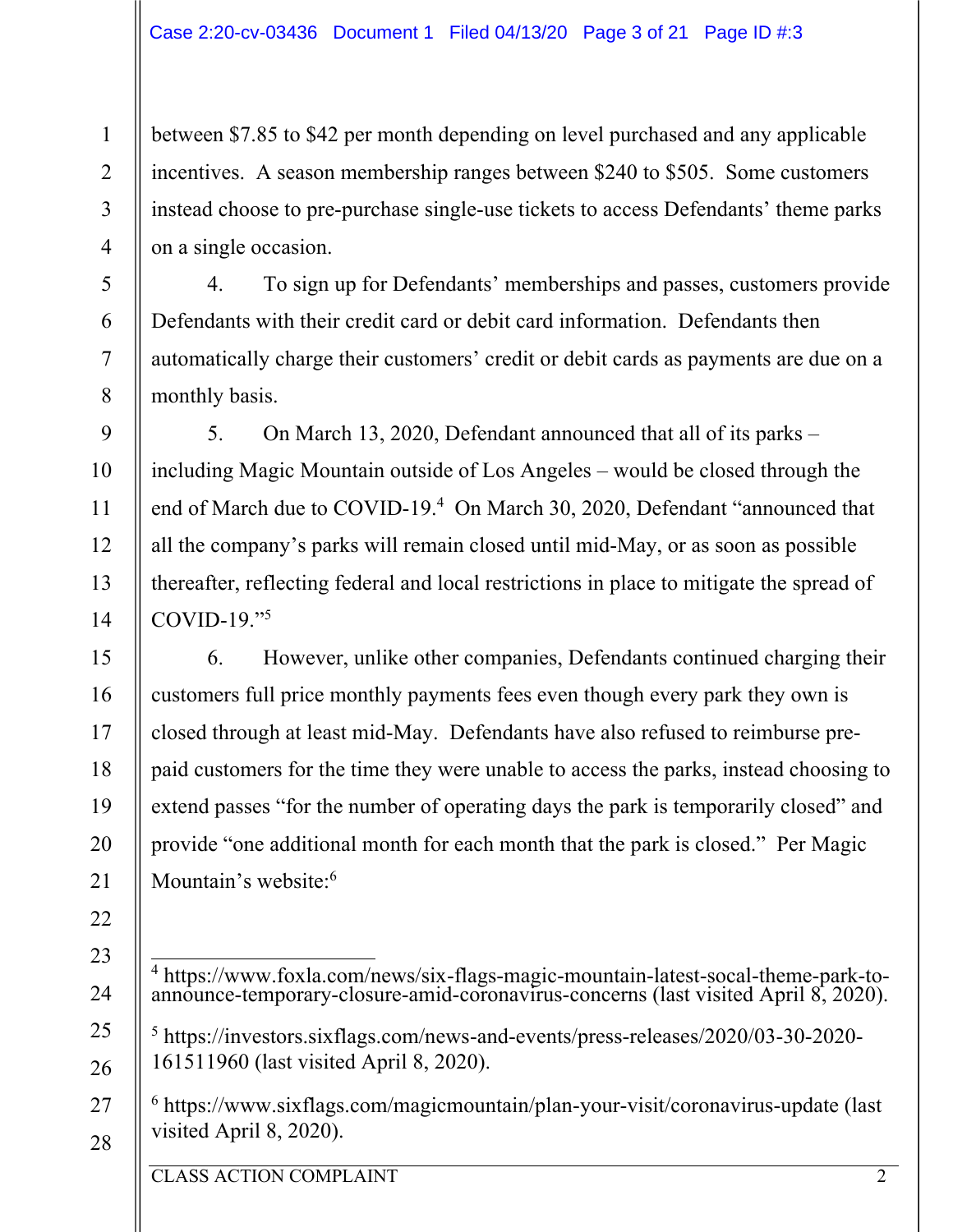

# Six Flags Magic Mountain and Hurricane Harbor Announce **Temporary Closure**

#### The Parks Remain Committed to the Health and Safety of Park **Guests and Team Members**

LOS ANGELES, Calif. - March 30, 2020 - Six Flags Magic Mountain and Hurricane Harbor have temporarily suspended operations and will open in mid-May, or as soon as possible thereafter. While there have been no reported cases of COVID-19 at the properties, the safety of our quests and team members is always our highest priority. We will continue to closely monitor this evolving situation, and follow the most current guidance from federal, state, and local officials.

For guests with prepaid tickets, the valid dates have been extended to the end of the 2020 season. For current 2020 Season Pass Holders, passes will be extended for the number of operating days the park is temporarily closed. Six Flags Magic Mountain Members will receive one additional month for each month that the park is closed, plus a free Membership level upgrade for the rest of the 2020 Season (and/or other bonus benefits, as applicable).

7. Defendants are able to unilaterally charge their customers monthly fees without their consent, as they are in possession of their customers' debit and credit card information. Thus, Defendants have made the deliberate decision to bilk their customers on a monthly basis as the country is effectively shut down.

8. The sole reason Defendants' customers pay monthly membership fees is to have *access* to Defendants' parks, which for some parks is advertised as being available every day of the year. Now, however, Defendants are charging their customers full price while denying customers all access to all parks nationwide, while simultaneously refusing to reimburse customers for payments already made while parks are closed.

9. Plaintiff seeks relief in this action individually, and on behalf of all of Defendants' customers nationwide that have paid or were charged fees while

1

2

3

4

5

6

7

8

9

10

11

12

13

14

15

16

17

18

19

20

21

22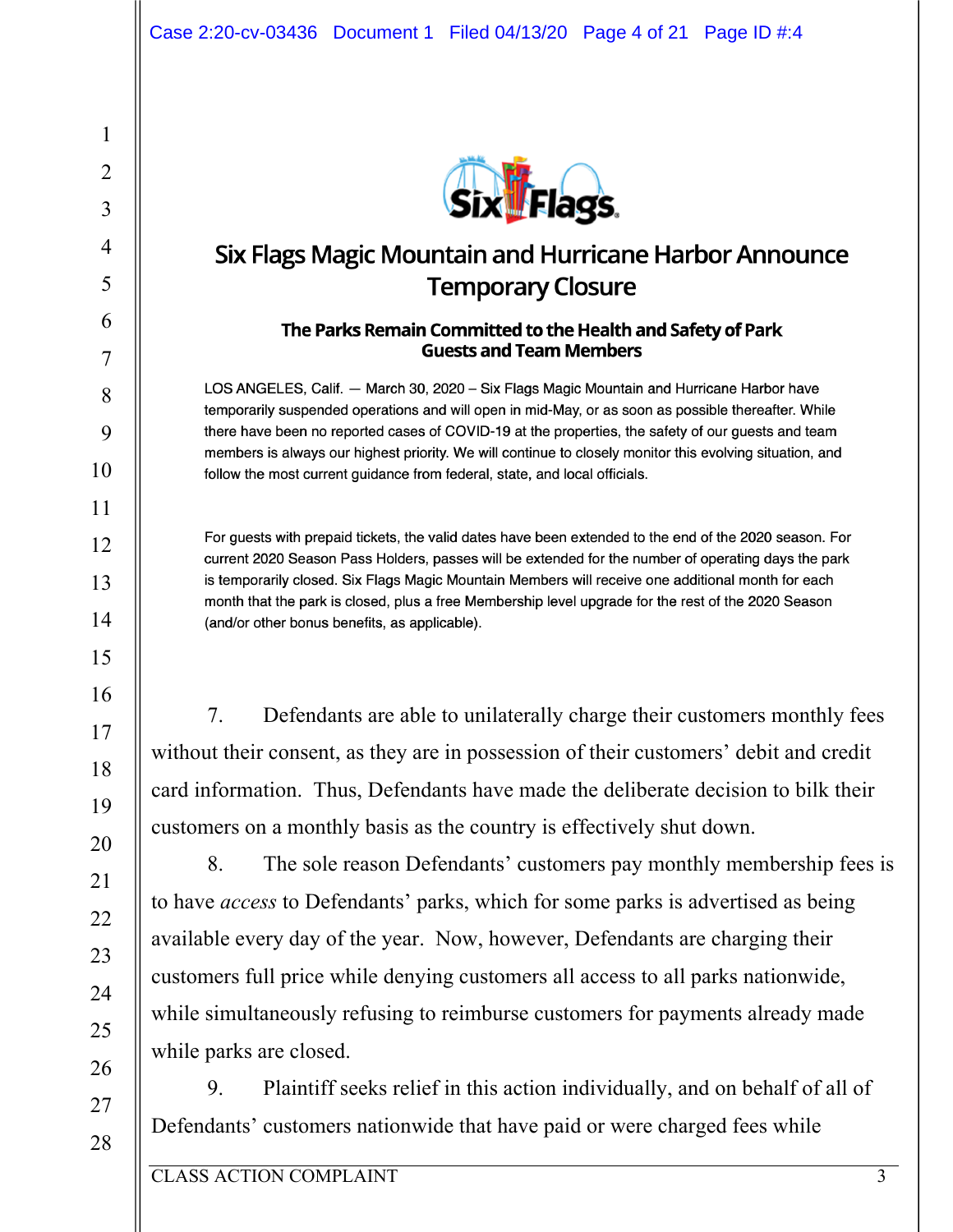Defendants' parks were closed for violations of the California Consumer Legal Remedies Act ("CLRA"), Civil Code §§ 1750, *et seq*., Unfair Competition Law ("UCL"), Bus. & Prof. Code §§ 17200, *et seq*., False Advertising Law ("FAL"), Bus. & Prof. Code §§ 17500, *et seq*., for breach of express warranties, negligent misrepresentation, fraud, unjust enrichment, money had and received, conversion, and breach of contract.

#### **PARTIES**

10. Plaintiff Frankie Ruiz is a citizen of California, residing in Los Angeles. Mr. Ruiz currently holds a monthly membership with Defendants for access to their parks, paying \$9.95 per month on a month-to-month basis. Plaintiff has been a month-to-month member since at least 2019. On March 13, 2020, Defendants closed all of their parks nationwide, including the Magic Mountain in Valencia, CA that Plaintiff attended. However, on March 30, 2020, Defendants charged Plaintiff's card in the full amount of his month-to-month membership – \$9.95 – even though Plaintiff does not have access to any of Defendants' parks. Further, Defendants have not refunded Plaintiff any part of his monthly fee for March 13 to date, when Defendants' parks were closed. Upon learning this, Plaintiff contacted Six Flags for a refund but was denied. Plaintiff signed up for Defendants' month-to-month membership with the belief and on the basis that he would have access to Defendants' parks every day of the year. Plaintiff would not have paid for the membership, or would not have paid for it on the same terms, had he known that he would not have access to any of Defendants' parks. Plaintiff continues to face imminent harm, as Defendants continue charging their customers monthly fees while all of their parks remain closed.

11. Defendant Magic Mountain LLC, is a California limited liability company with its principal place of business located at 26101 Magic Mountain Parkway, Valencia CA 91355.

28

1

2

3

4

5

6

7

8

9

10

11

12

13

14

15

16

17

18

19

20

21

22

23

24

25

26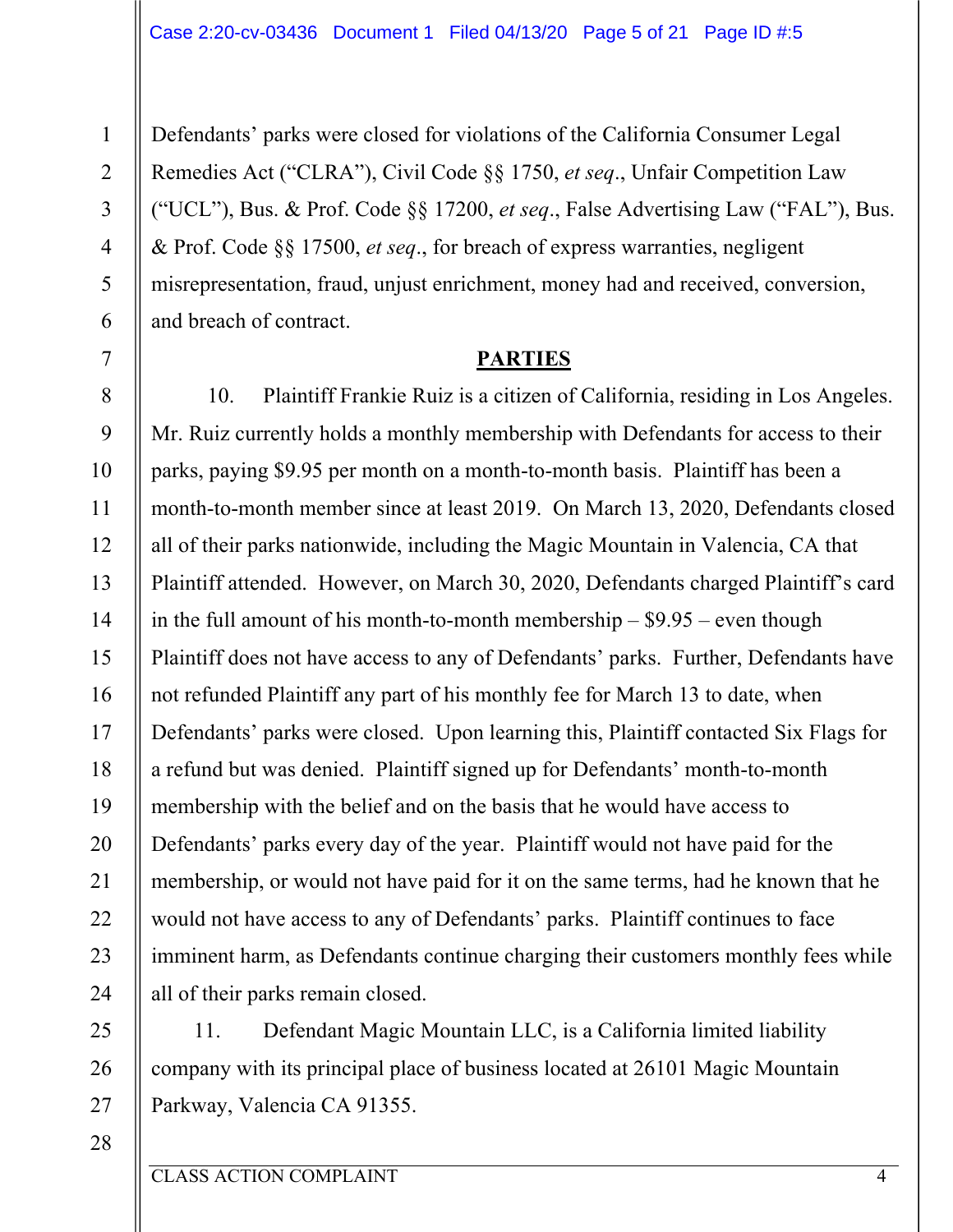12. Defendant Six Flags Theme Parks Inc. is a Texas corporation with its principal place of business located at 924 East Avenue J, Grand Prairie, TX 75050.

13. Defendant Six Flags Entertainment Corporation is a Delaware corporation in Grand Prairie, Texas. Defendant is the operator of 26 regional theme parks and waterparks, 23 of which are located in the United States. Four of those parks are in California, including Magic Mountain and Discovery Kingdom outside of Los Angeles.

## **JURISDICTION AND VENUE**

14. This Court has subject matter jurisdiction pursuant to 28 U.S.C. § 1332(d)(2)(A) because this case is a class action where the aggregate claims of all members of the proposed class are in excess of \$5,000,000, exclusive of interest and costs, and most members of the proposed nationwide class are citizens of states different from the states of Defendants.

15. This Court has general jurisdiction over Magic Mountain because it is headquartered in California. This Court has specific jurisdiction over Six Flags Entertainment and Six Flags Theme Parks because a substantial part of the events, omissions, and acts giving rise to the claims herein occurred in this District and Plaintiff resides in this District.

16. Venue is proper in this Court pursuant to 28 U.S.C. § 1391 because a substantial part of the events or omissions giving rise to Plaintiff's claims occurred in this District and Plaintiff resides in this District.

## **CLASS REPRESENTATION ALLEGATIONS**

17. Plaintiff brings this action as a class action under Federal Rule of Civil Procedure 23 on behalf of a Class consisting of all persons in the United States who were charged fees for memberships while Defendants' parks were closed.

1

2

3

4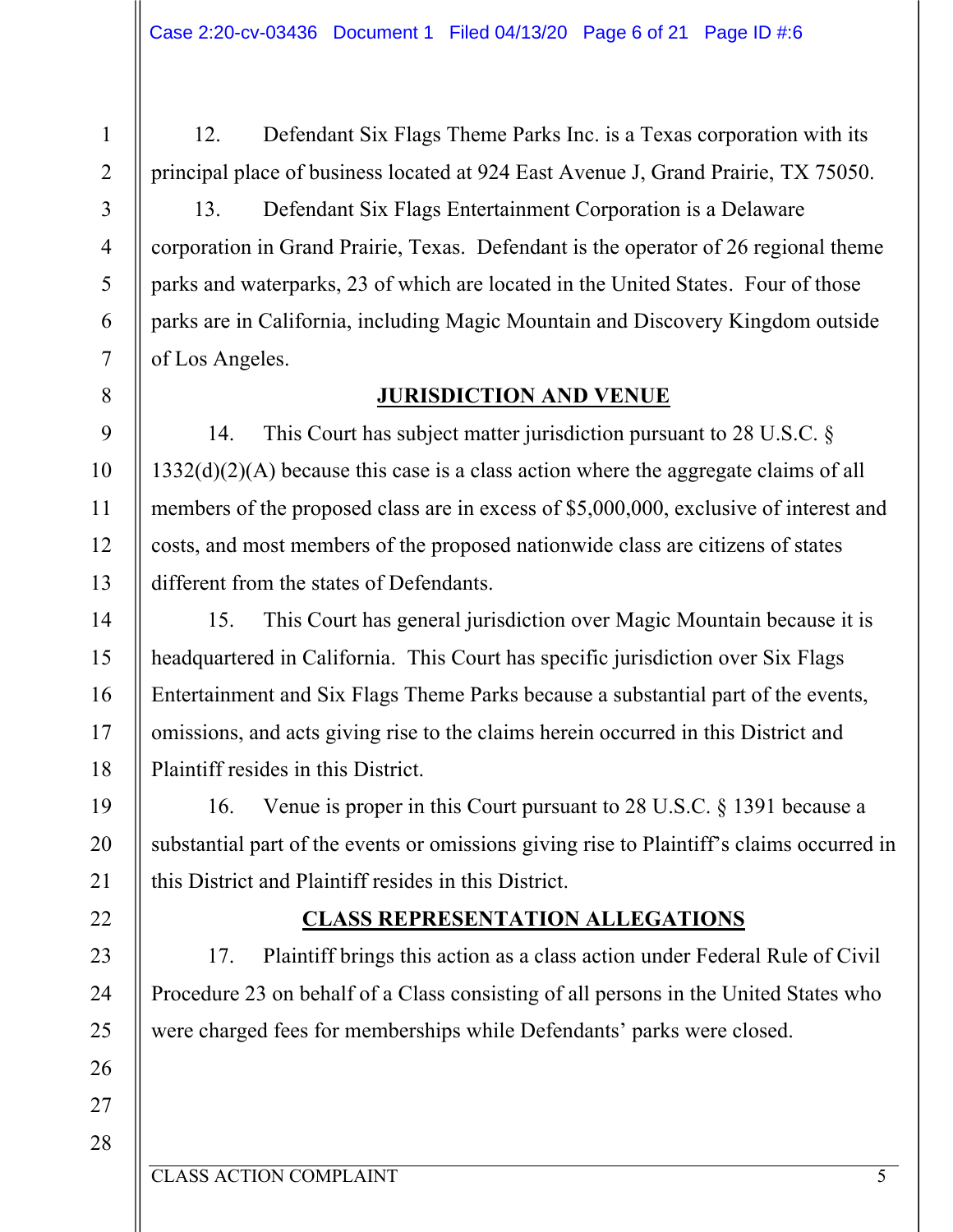18. Plaintiff also seeks to represent a subclass defined as all members of the Class who were charged fees for memberships while Defendants' parks were closed in California (the "California Subclass").

19. Plaintiff reserves the right to amend or modify the Class definition with greater specificity or further division into subclasses or limitation to particular issues as discovery and the orders of this Court warrant.

20. Excluded from the Class are the Defendants, the officers and directors of the Defendants at all relevant times, members of their immediate families and their legal representatives, heirs, successors or assigns and any entity in which any Defendants have or had a controlling interest.

21. Plaintiff is a member of the Class and California Subclass he seeks to represent.

22. Defendants have millions of customers nationwide that have paid or were charged fees while Defendants' parks were closed. Accordingly, members of the Class are so numerous that their individual joinder herein is impracticable. The precise number of Class members and their identities are unknown to Plaintiff at this time but may be determined through discovery. Class members may be notified of the pendency of this action by mail and/or publication through the distribution records of Defendants.

23. Common questions of law and fact exist as to all Class members and predominate over questions affecting only individual Class members. Common legal and factual questions include, but are not limited to whether Defendants have breached their contracts with their customers and whether their actions are fraudulent and unlawful.

24. The claims of the named Plaintiff are typical of the claims of the Class in that the named Plaintiff was exposed to Defendants' false and misleading

1

2

3

4

5

6

7

8

9

10

11

12

13

14

15

16

17

18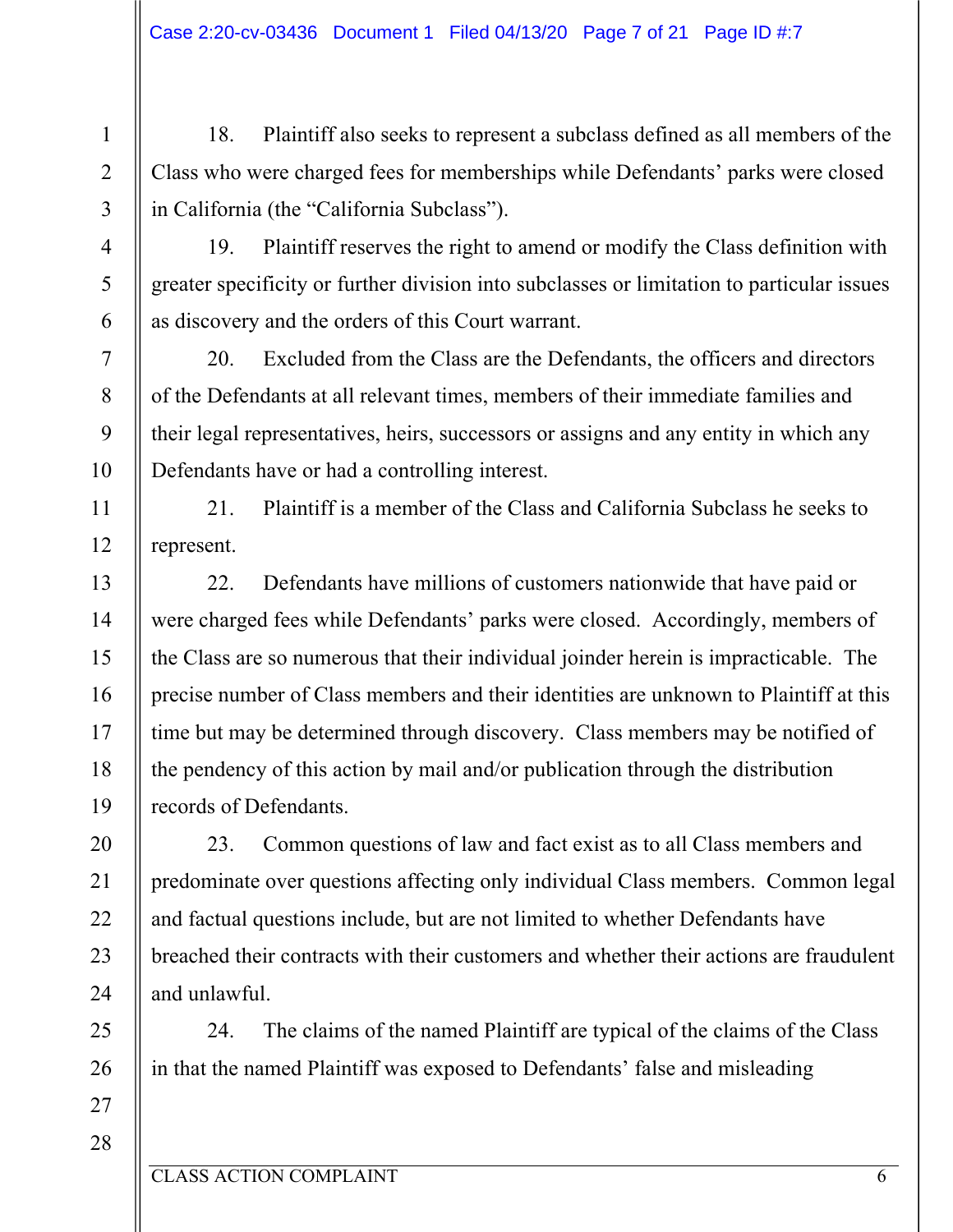advertising and was charged membership fees despite being barred from entry into Defendants' parks, and suffered losses as a result.

1

2

3

4

5

6

7

8

9

10

11

12

13

14

15

16

17

18

19

20

21

22

23

24

25

26

25. Plaintiff is an adequate representative of the Class because his interests do not conflict with the interests of the Class members he seeks to represent, he has retained competent counsel experienced in prosecuting class actions, and he intends to prosecute this action vigorously. The interests of Class members will be fairly and adequately protected by Plaintiff and his counsel.

26. The class mechanism is superior to other available means for the fair and efficient adjudication of the claims of the Class members. Each individual Class member may lack the resources to undergo the burden and expense of individual prosecution of the complex and extensive litigation necessary to establish Defendants' liability. Individualized litigation increases the delay and expense to all parties and multiplies the burden on the judicial system presented by the complex legal and factual issues of this case. Individualized litigation also presents a potential for inconsistent or contradictory judgments. In contrast, the class action device presents far fewer management difficulties and provides the benefits of single adjudication, economy of scale, and comprehensive supervision by a single court on the issue of Defendants' liability. Class treatment of the liability issues will ensure that all claims and claimants are before this Court for consistent adjudication of the liability issues.

## **COUNT I**

#### **Violation of California's Consumers Legal Remedies Act, California Civil Code §§ 1750,** *et seq***. (Injunctive Relief Only)**

27. Plaintiff hereby incorporates by reference the allegations contained in all preceding paragraphs of this complaint.

28. Plaintiff brings this claim individually and on behalf of members of the proposed California Subclass against Defendants.

28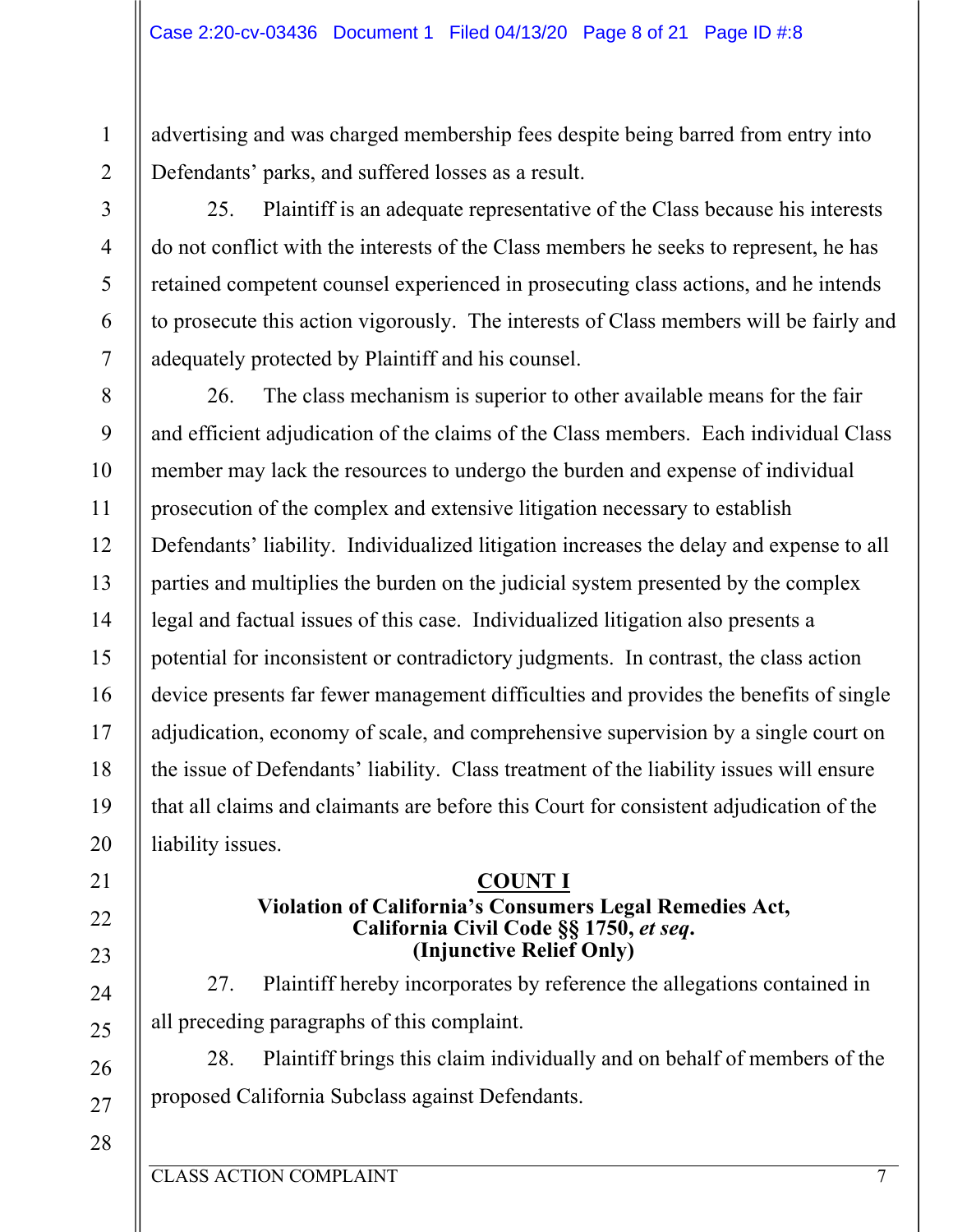29. Plaintiff and Class members are consumers who paid monthly fees for memberships or season passes that allow access to and use of Defendants' theme parks for personal, family or household purposes. Plaintiff and the Class are "consumers" as that term is defined by the CLRA in Cal. Civ. Code § 1761(d).

30. Access to Defendants' theme parks that Plaintiff and Class members purchased from Defendants was a "service" within the meaning of Cal. Civ. Code § 1761(b).

31. Defendants' actions, representations, and conduct have violated, and continue to violate the CLRA, because they extend to transactions that intended to result, or which have resulted in, the sale of services to consumers.

32. Defendants' advertising that their theme parks, including Magic Mountain, would be accessible every day of the year, and that their customers would have access to their parks upon paying a membership fee is false and misleading to reasonable consumers, including Plaintiff, because Defendants in fact closed all of their parks while continuing to charge their customers the full price of membership.

33. California's Consumers Legal Remedies Act, Cal. Civ. Code §  $1770(a)(5)$ , prohibits "[r]epresenting that goods or services have sponsorship, approval, characteristics, ingredients, uses, benefits, or quantities which they do not have or that a person has a sponsorship, approval, status, affiliation, or connection which he or she does not have." By engaging in the conduct set forth herein, Defendants violated and continue to violate Section 1770(a)(5) of the CLRA, because Defendants' conduct constitutes unfair methods of competition and unfair or fraudulent acts or practices, in that Defendants misrepresent the particular characteristics, benefits and quantities of the services.

34. Cal. Civ. Code  $\S 1770(a)(7)$  prohibits representing that goods or services are of a particular standard, quality, or grade, or that goods are of a particular style or model, if they are of another. By engaging in the conduct set forth

28

1

2

3

4

5

6

7

8

9

10

11

12

13

14

15

16

17

18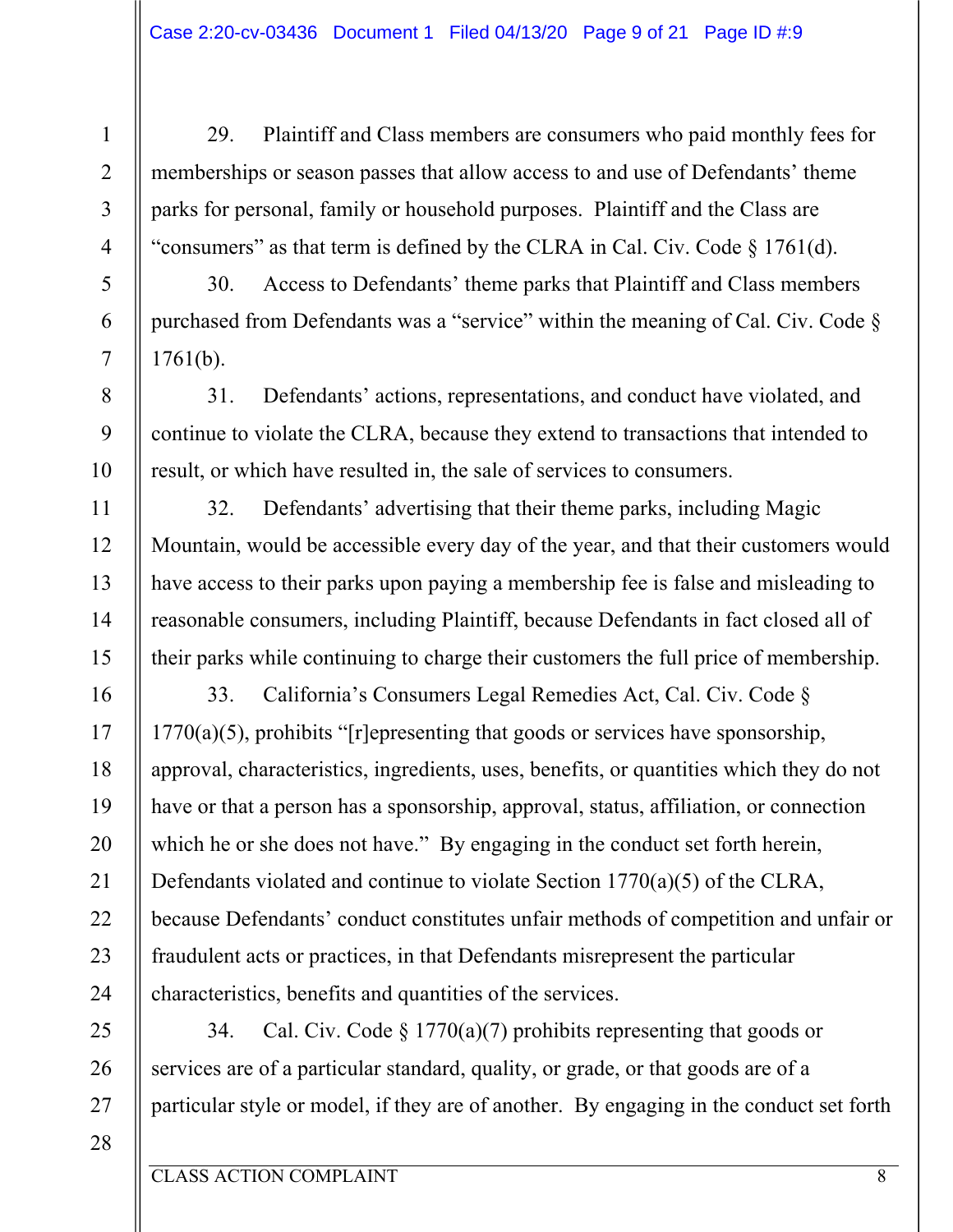herein, Defendants violated and continues to violate Section 1770(a)(7) of the CLRA, because Defendants' conduct constitutes unfair methods of competition and unfair or fraudulent acts or practices, in that Defendants misrepresent the particular standard, quality or grade of the services.

35. Cal. Civ. Code § 1770(a)(9) further prohibits "[a]dvertising goods or services with intent not to sell them as advertised." By engaging in the conduct set forth herein, Defendants violated and continue to violate Section 1770(a)(9), because Defendants' conduct constitutes unfair methods of competition and unfair or fraudulent acts or practices, in that Defendants advertise services with the intent not to sell the services as advertised.

36. Plaintiff and the Class acted reasonably when they purchased Defendants' park membership on the belief that Defendants' representations were true and lawful.

37. Plaintiff and the Class suffered injuries caused by Defendants because (a) they would not have purchased or paid for Defendants' park memberships absent Defendants' representations and omission of a warning that it would continue charging customers' credit cards and debit cards while all parks nationwide are closed; (b) they would not have purchased park memberships on the same terms absent Defendants' representations and omissions; (c) they paid a price premium for Defendants' park membership based on Defendants' misrepresentations and omissions; and (d) Defendants' park memberships did not have the characteristics, benefits, or quantities as promised.

38. Under California Civil Code § 1780(a), Plaintiff and members of the Class seek injunctive and equitable relief for Defendants' violations of the CLRA. Plaintiff mailed an appropriate demand letter consistent with California Civil Code § 1782(a). If Defendants fail to take corrective action within 30 days of receipt of the

28

1

2

3

4

5

6

7

8

9

10

11

12

13

14

15

16

17

18

19

20

21

22

23

24

25

26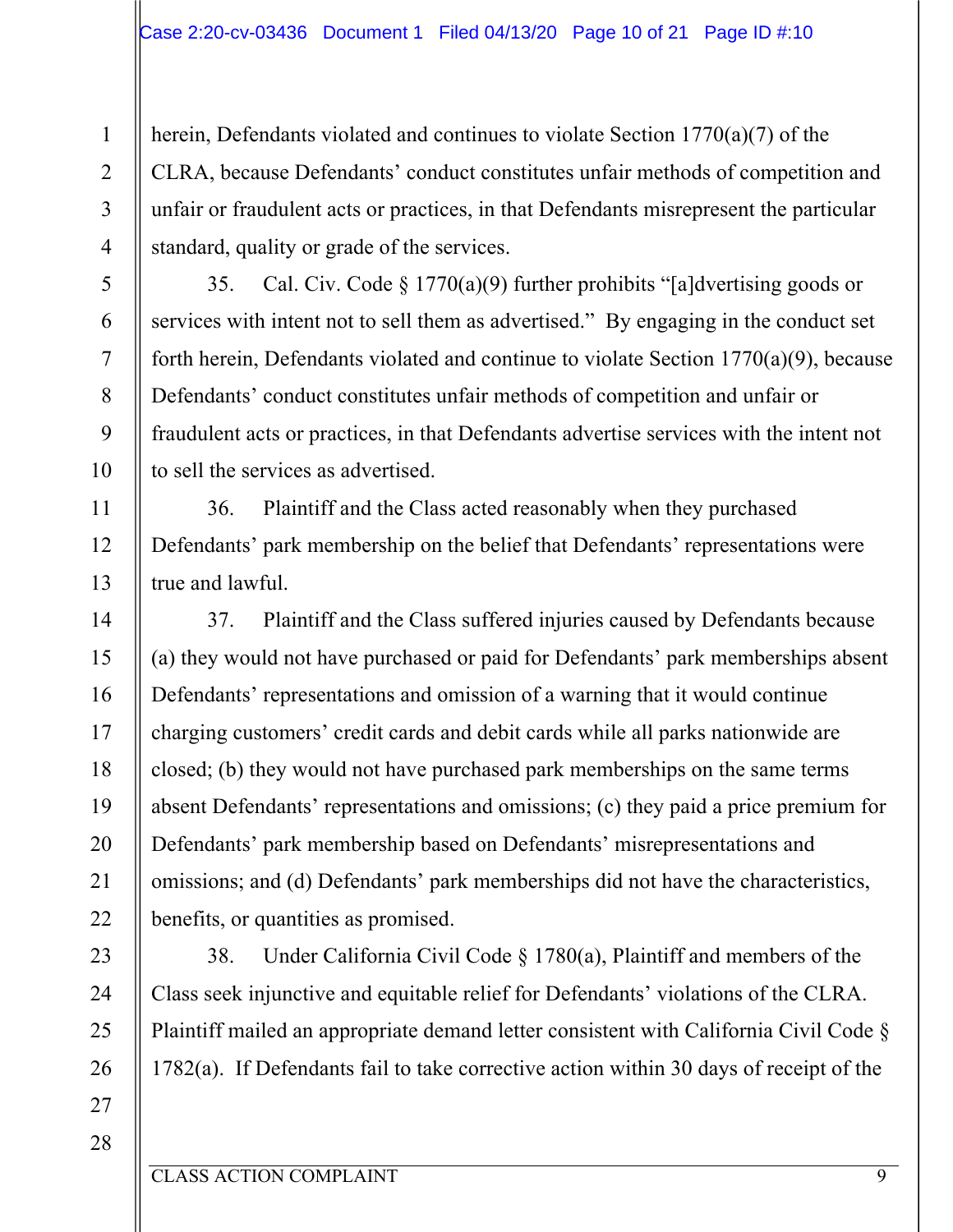demand letter, Plaintiff will amend the complaint to include a request for damages as permitted by Civil Code § 1782(d).

39. Wherefore, Plaintiff seeks injunctive and equitable relief for these violations of the CLRA.

### **COUNT II**

## **Violation of California's Unfair Competition Law, California Business & Professions Code §§ 17200,** *et seq***.**

40. Plaintiff hereby incorporates by reference the allegations contained in all preceding paragraphs of this complaint.

41. Plaintiff brings this claim individually and on behalf of the members of the proposed Class against Defendants. Plaintiff also brings this claim individually and on behalf of members of the proposed California Subclass against Defendant.

42. Defendants are subject to California's Unfair Competition Law, Cal. Bus. & Prof. Code §§ 17200, *et seq*. The UCL provides, in pertinent part: "Unfair competition shall mean and include unlawful, unfair or fraudulent business practices and unfair, deceptive, untrue or misleading advertising …."

43. Defendants' advertising that their parks would be available every day of the year, and that their customers would have access to the parks upon paying a membership fee is false and misleading to a reasonable consumer, including Plaintiff, because Defendants in fact closed all of their parks while continuing to charge their customers the full price of park membership.

44. Defendants' business practices, described herein, violated the "unlawful" prong of the UCL by violating the CLRA, and the FAL, and other applicable law as described herein.

45. Defendants' business practices, described herein, violated the "unfair" prong of the UCL in that their conduct is substantially injurious to consumers, offends public policy, and is immoral, unethical, oppressive, and unscrupulous, as the gravity of the conduct outweighs any alleged benefits. Defendants' advertising

1

2

3

4

5

6

7

8

9

10

11

12

13

14

15

16

17

18

19

20

21

22

23

24

25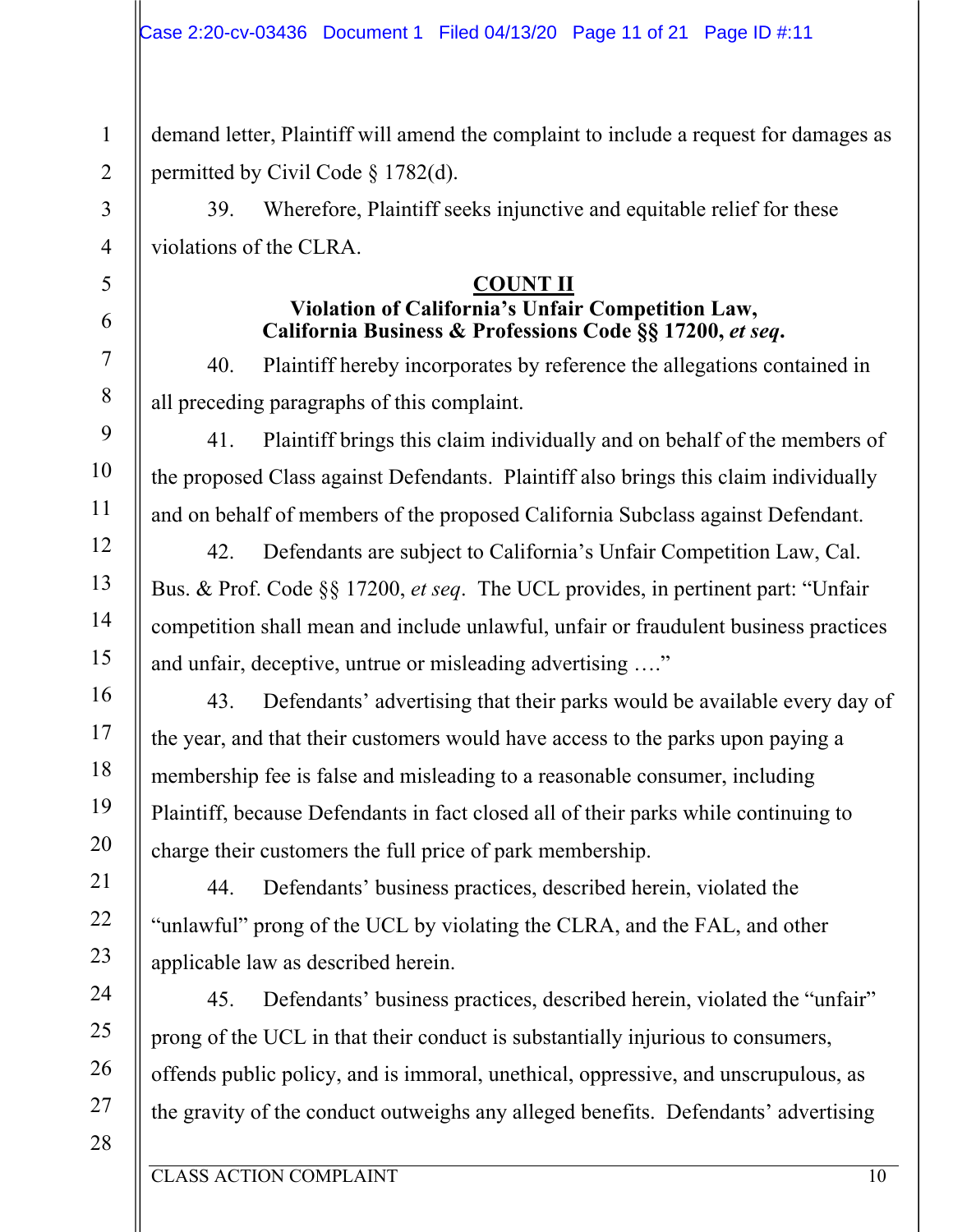and their charging of membership fees while their parks are closed is of no benefit to consumers.

46. Defendants violated the fraudulent prong of the UCL by misleading Plaintiff and the Class to believe that they would only be charged fees when they would have access to Defendants' parks.

47. Plaintiff and the Class acted reasonably when they signed up for memberships based on the belief that they would only be charged fees when Defendants' parks were open and accessible.

48. Plaintiff and the Class lost money or property as a result of Defendants' UCL violations because (a) they would not have purchased or paid for Defendants' park memberships absent Defendants' representations and omission of a warning that it would continue charging customers' credit cards and debit cards while all parks nationwide are closed; (b) they would not have purchased parks memberships on the same terms absent Defendants' representations and omissions; (c) they paid a price premium for Defendants' park membership based on Defendants' misrepresentations and omissions; and (d) Defendants' park memberships did not have the characteristics, benefits, or quantities as promised.

# **COUNT III**

### **Violation of California's False Advertising Law, California Business & Professions Code §§ 17500,** *et seq***.**

49. Plaintiff hereby incorporates by reference the allegations contained in all preceding paragraphs of this complaint.

50. Plaintiff brings this claim individually and on behalf of the members of the proposed Class against Defendants. Plaintiff also brings this claim individually and on behalf of the members of the proposed California Subclass against Defendants.

51. California's False Advertising Law, Cal. Bus. & Prof. Code §§ 17500, *et seq.*, makes it "unlawful for any person to make or disseminate or cause to be

28

27

1

2

3

4

5

6

7

8

9

10

11

12

13

14

15

16

17

18

19

20

21

22

23

24

25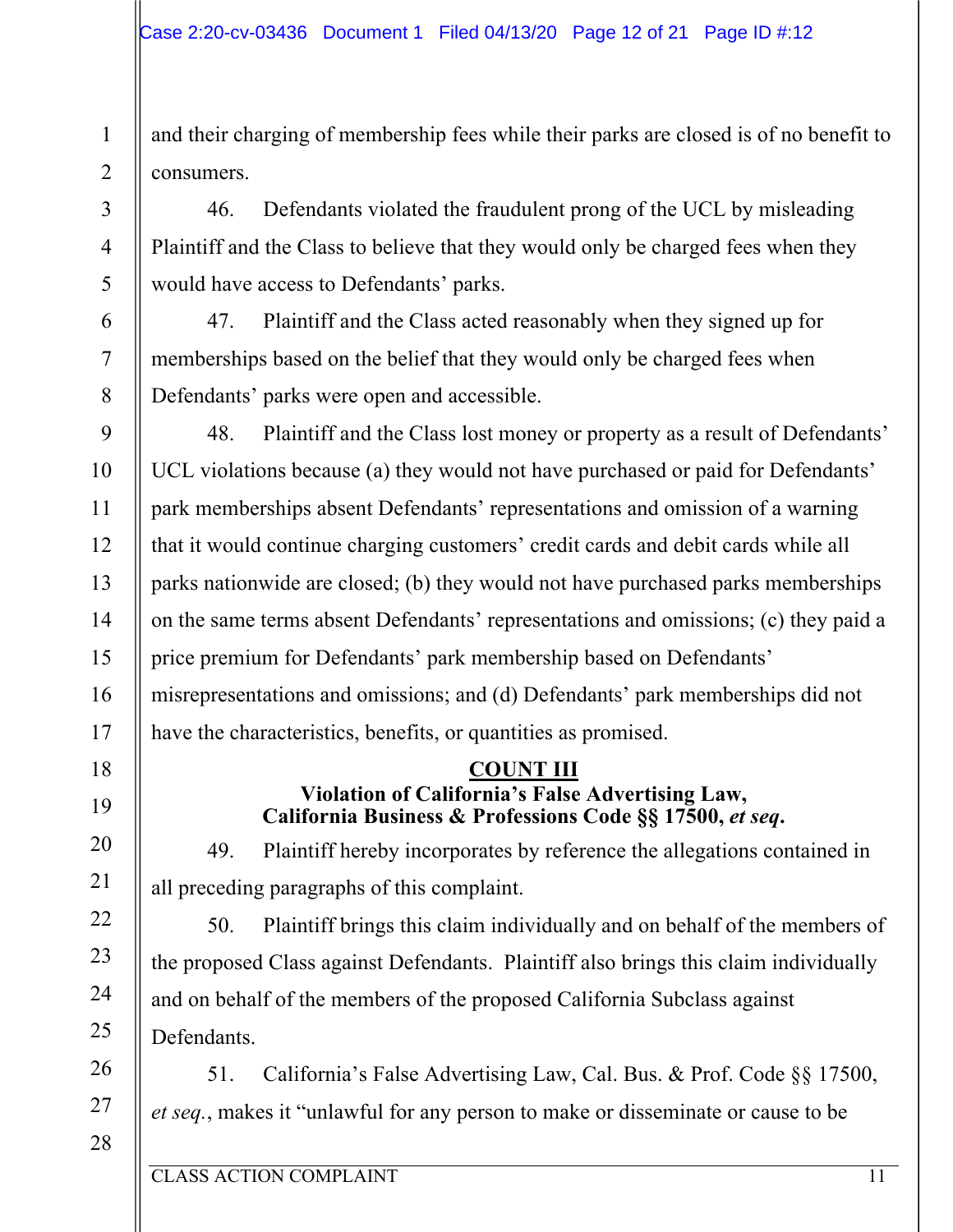made or disseminated before the public in this state, ... in any advertising device ... or in any other manner or means whatever, including over the Internet, any statement, concerning ... personal property or services, professional or otherwise, or performance or disposition thereof, which is untrue or misleading and which is known, or which by the exercise of reasonable care should be known, to be untrue or misleading."

52. Defendants engaged in a scheme of charging customers full monthly membership fees while 100 percent of their parks were closed. Defendants' advertising and marketing of their parks as being accessible every day of the year misrepresented and/or omitted the true content and nature of Defendants' services. Defendants' advertisements and inducements were made in and originated from California and come within the definition of advertising as contained in Bus. & Prof. Code § 17500, *et seq*. in that the promotional materials were intended as inducements to purchase park memberships, and are statements disseminated by Defendants to Plaintiff and Class members. Defendants knew that these statements were unauthorized, inaccurate, and misleading.

53. Defendants' advertising that their parks would be available to their customers every day of the year, and that their customers would have access to their parks upon paying a membership fee is false and misleading to reasonable consumers, including Plaintiff, because Defendants in fact closed all of their parks while continuing to charge their customers the full price of park membership.

54. Defendants violated § 17500, *et seq*. by misleading Plaintiff and the Class to believe that they would be charged fees only when they have access to Defendants' parks.

55. Defendants knew or should have known, through the exercise of reasonable care that their advertising of their parks as being accessible every day of the year is false and misleading. Further, Defendants knew or should have known

28

1

2

3

4

5

6

7

8

9

10

11

12

13

14

15

16

17

18

19

20

21

22

23

24

25

26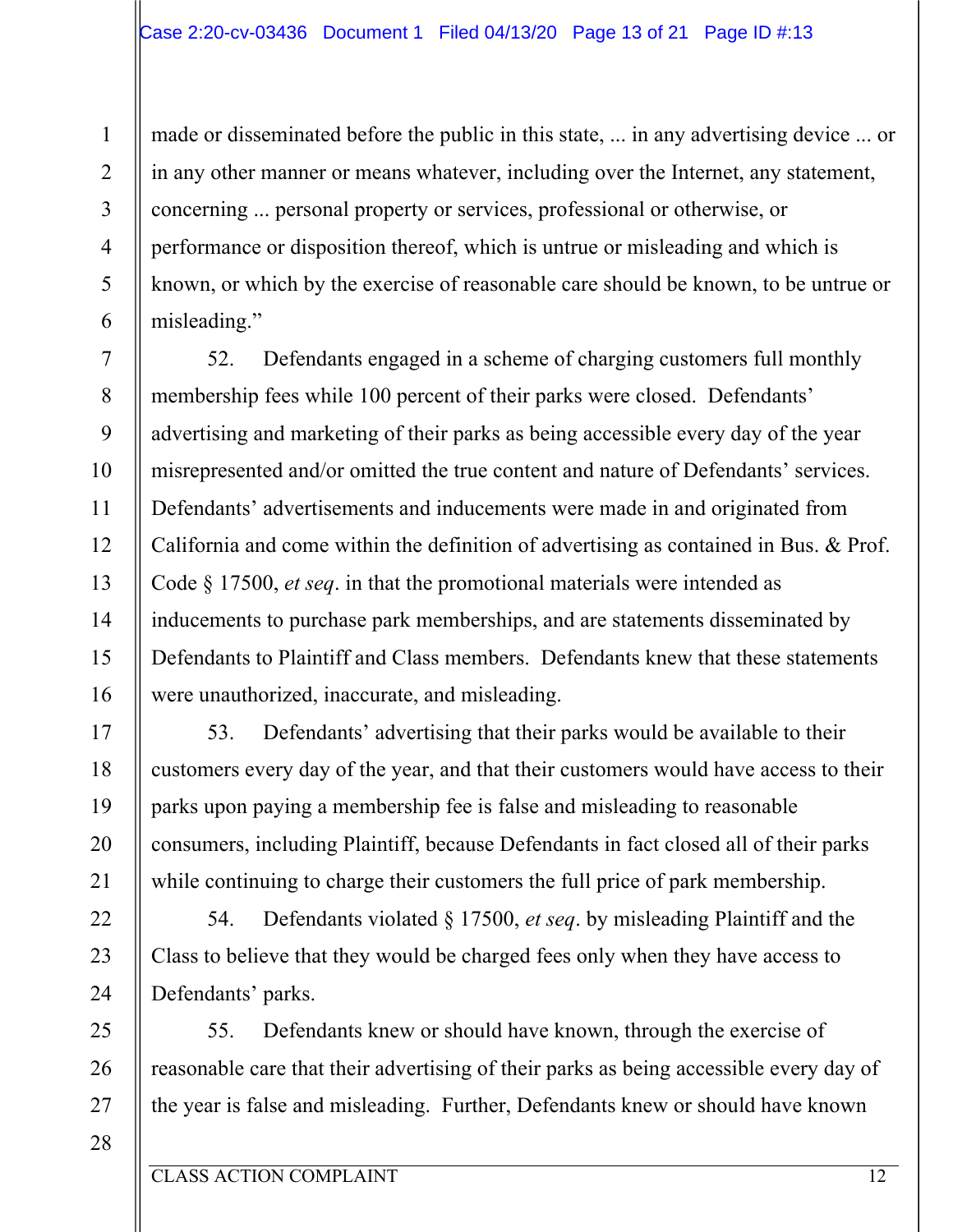that they were breaching their contracts with their customers and fraudulently charging fees when they continued charging fees while all of their parks were closed.

56. Plaintiff and the Class lost money or property as a result of Defendants' FAL violation because (a) they would not have purchased or paid for Defendants' park memberships absent Defendants' representations and omission of a warning that it would continue charging customers' credit cards and debit cards while all parks nationwide are closed; (b) they would not have purchased park memberships on the same terms absent Defendants' representations and omissions; (c) they paid a price premium for Defendants' park membership based on Defendants' misrepresentations and omissions; and (d) Defendants' park memberships did not have the characteristics, benefits, or quantities as promised.

#### **COUNT IV Breach of Express Warranty**

57. Plaintiff hereby incorporates by reference the allegations contained in all preceding paragraphs of this complaint.

58. Plaintiff brings this claim individually and on behalf of the members of the proposed Class against Defendants. Plaintiff also brings this claim individually and on behalf of the members of the proposed California Subclass against Defendants.

59. In connection with the sale of park memberships, Defendants issue an express warranty that Defendants' parks are accessible every day of the year, excluding select holidays.

60. Defendants' affirmation of fact and promise in Defendants' marketing and signage became part of the basis of the bargain between Defendants and Plaintiff and Class members, thereby creating express warranties that the services would conform to Defendants' affirmation of fact, representations, promise, and description.

1

2

3

4

5

6

7

8

9

10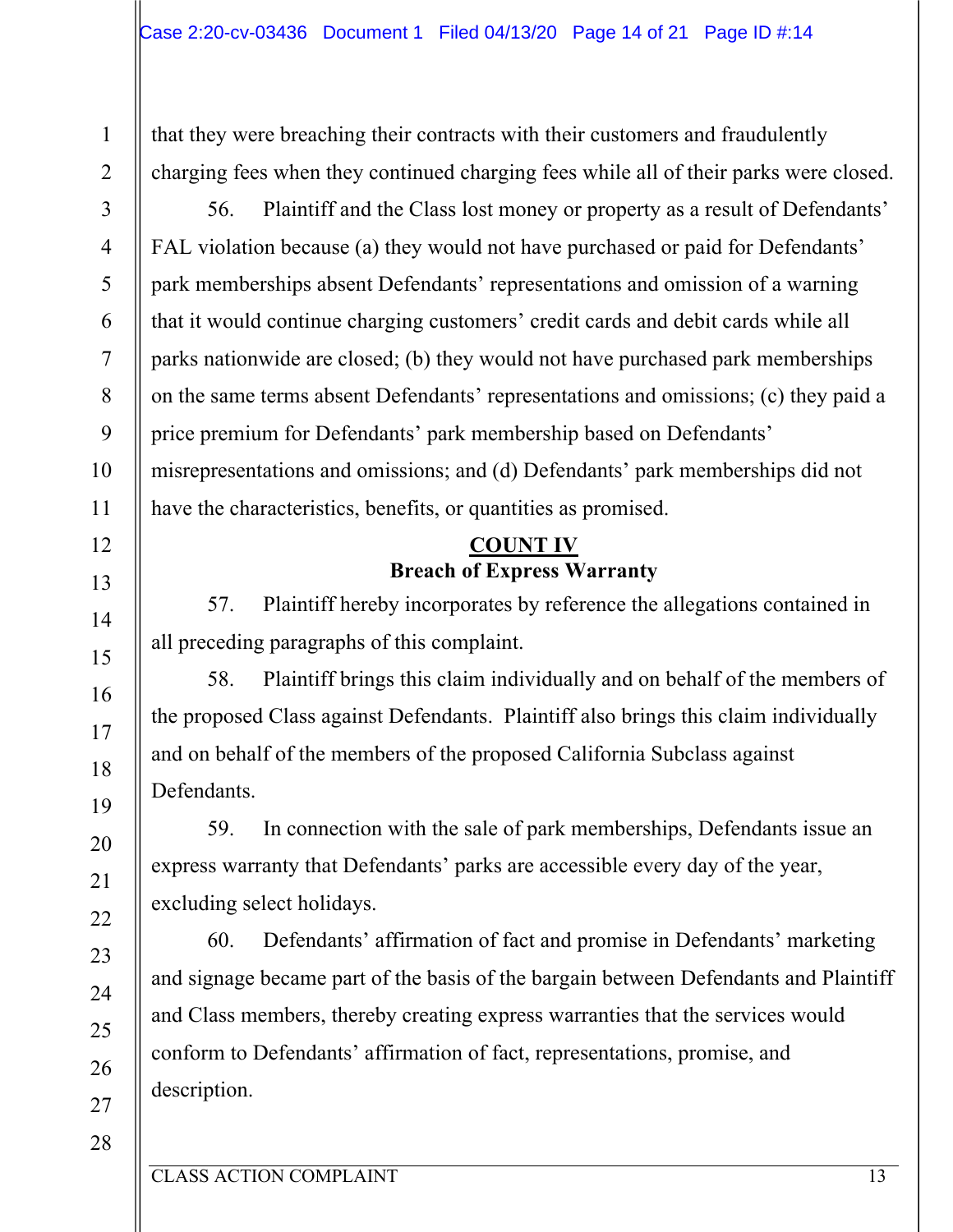61. Defendants breached their express warranty because Defendants' parks are not accessible every day of the year. In fact, Defendants charge customers the full amount of the monthly fees while 100 percent of their parks are closed.

62. Plaintiff and the Class members were injured as a direct and proximate result of Defendants' breach because: (a) they would not have purchased or paid for Defendants' park memberships absent Defendants' representations and omission of a warning that it would continue charging customers' credit cards and debit cards while all parks nationwide are closed; (b) they would not have purchased park memberships on the same terms absent Defendants' representations and omissions; (c) they paid a price premium for Defendants' park membership based on Defendants' misrepresentations and omissions; and (d) Defendants' park memberships did not have the characteristics, benefits, or quantities as promised.

## **COUNT V Negligent Misrepresentation**

63. Plaintiff hereby incorporates by reference the allegations contained in all preceding paragraphs of this complaint.

64. Plaintiff brings this claim individually and on behalf of the members of the proposed Class against Defendants. Plaintiff also brings this claim individually and on behalf of the members of the proposed California Subclass against Defendants.

65. As discussed above, Defendants misrepresented that their parks are accessible every day of the year. However, Defendants in fact charge full price for monthly memberships even when 100 percent of their parks are closed to the public.

66. At the time Defendants made these representations, Defendants knew or should have known that these representations were false or made them without knowledge of their truth or veracity.

67. At an absolute minimum, Defendants negligently misrepresented and/or negligently omitted material facts about their park memberships and services.

1

2

3

4

5

6

7

8

9

10

11

12

13

14

15

16

17

18

19

20

21

22

23

24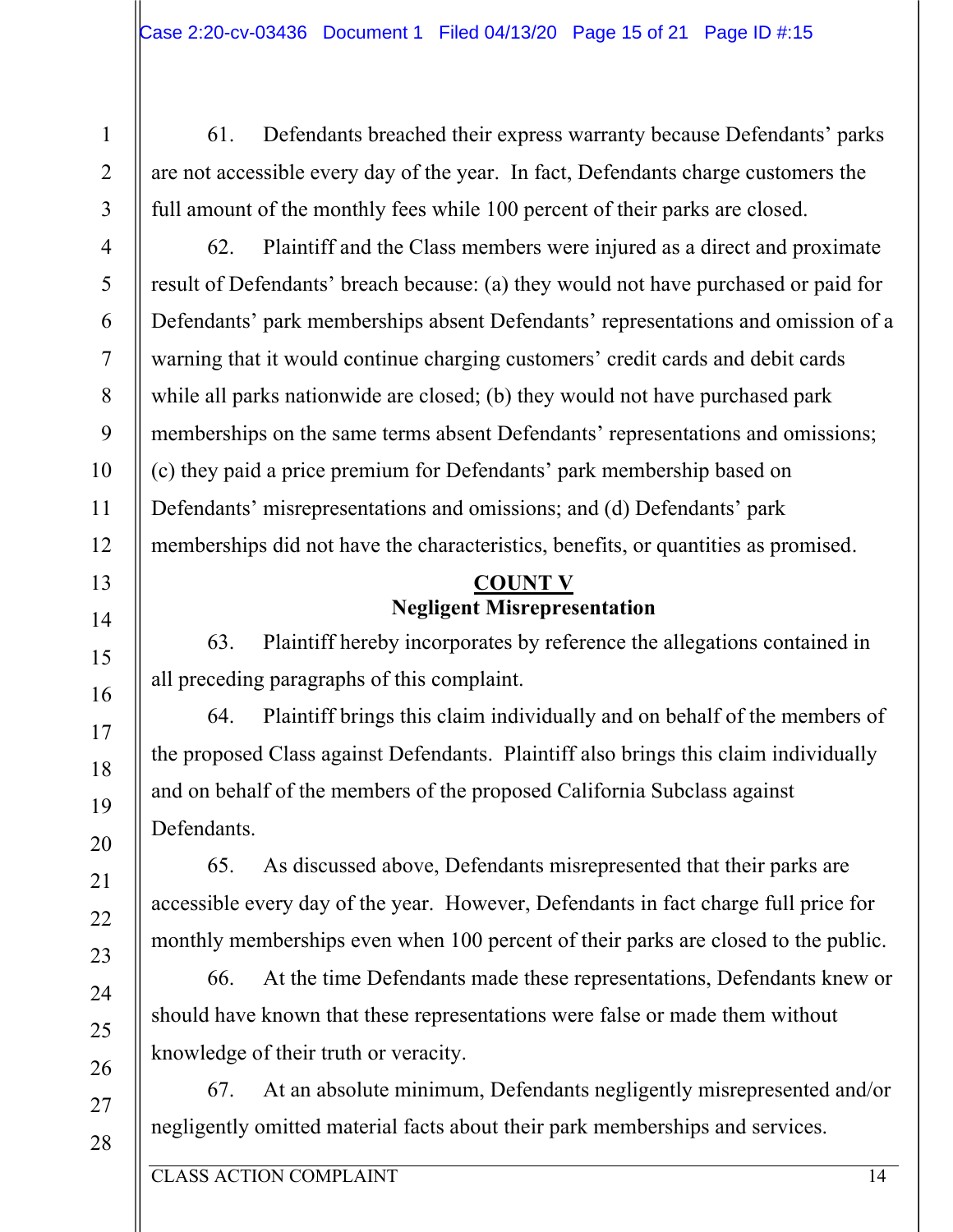68. The negligent misrepresentations and omissions made by Defendants, upon which Plaintiff and Class members reasonably and justifiably relied, were intended to induce and actually induced Plaintiff and Class members to purchase Defendants' park memberships.

69. Plaintiff and Class members would not have purchased Defendants' park memberships, or would not have purchased the services on the same terms, if the true facts had been known.

70. The negligent actions of Defendants caused damage to Plaintiff and Class members, who are entitled to damages and other legal and equitable relief as a result.

#### **COUNT VI Fraud**

71. Plaintiff hereby incorporates by reference the allegations contained in all preceding paragraphs of this complaint.

72. Plaintiff brings this claim individually and on behalf of the members of the proposed Class against Defendants. Plaintiff also brings this claim individually and on behalf of the members of the proposed California Subclass against Defendants.

73. As discussed above, Defendants misrepresented that their parks are accessible every day of the year. However, Defendants in fact charge full price for monthly memberships even when 100 percent of the parks are closed to the public. These misrepresentations and omissions were made with knowledge of their falsehood.

74. The misrepresentations and omissions made by Defendants, upon which Plaintiff and Class members reasonably and justifiably relied, were intended and actually induced Plaintiff and Class members to purchase Defendants' park memberships.

1

2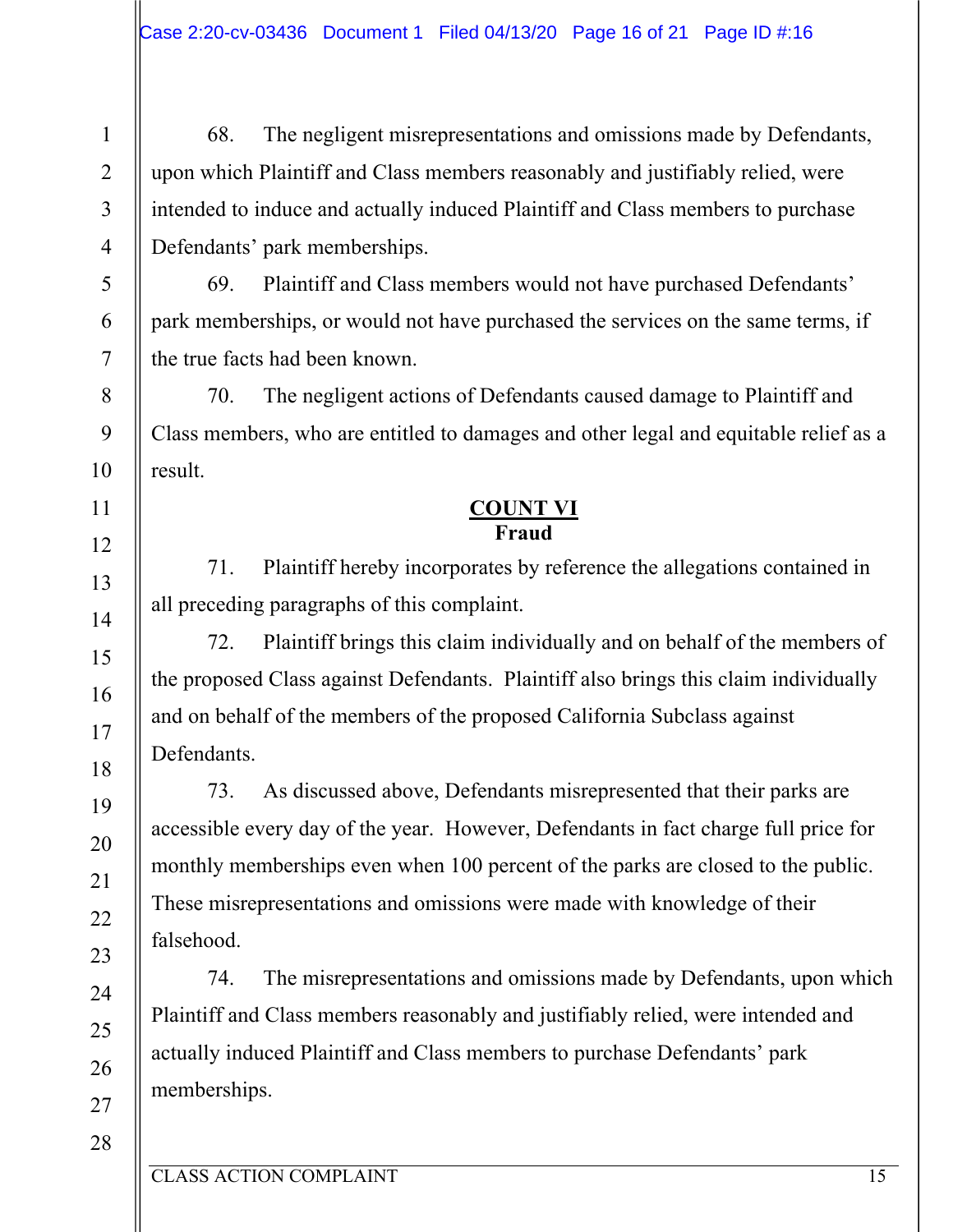75. The fraudulent actions of Defendants caused damage to Plaintiff and Class members, who are entitled to damages and other legal and equitable relief as a result.

#### **COUNT VII Unjust Enrichment**

76. Plaintiff hereby incorporates by reference the allegations contained in all preceding paragraphs of this complaint.

77. Plaintiff brings this claim individually and on behalf of the members of the proposed Class against Defendants. Plaintiff also brings this claim individually and on behalf of the members of the proposed California Subclass against Defendants.

78. Plaintiff and members of the Class conferred benefits on Defendants by paying, and being charged, membership fees while 100 percent of Defendants' parks were and remain closed.

79. Defendants have knowledge of such benefits.

80. Defendants have been unjustly enriched in retaining the revenues derived from Plaintiff and Class members' membership fees. Retention of those moneys under these circumstances is unjust and inequitable because Defendants are charging their customers full price while 100 percent of their parks remain closed. These misrepresentations and charges caused injuries to Plaintiff and members of the Class because they would not have paid Defendants' membership fees had the true facts been known.

81. Because Defendants' retention of the non-gratuitous benefits conferred on them by Plaintiff and members of the Class is unjust and inequitable, Defendants must pay restitution to Plaintiff and members of the Class for their unjust enrichment, as ordered by the Court.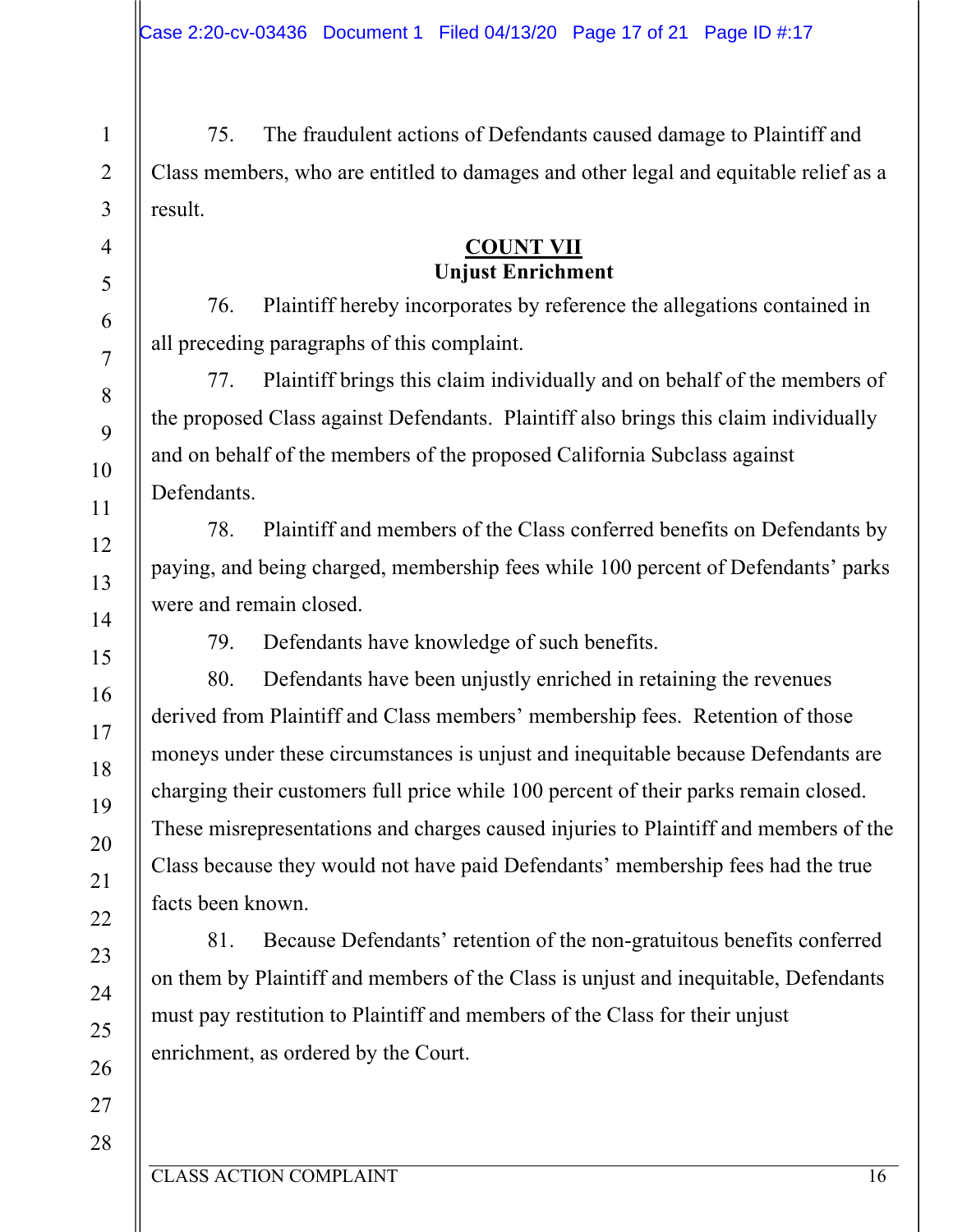### **COUNT VIII Money Had and Received**

82. Plaintiff hereby incorporates by reference the allegations contained in all preceding paragraphs of this complaint.

83. Plaintiff brings this claim individually and on behalf of the members of the proposed Class against Defendants. Plaintiff also brings this claim individually and on behalf of the members of the proposed California Subclass against Defendants.

84. Defendants received money in the form of membership fees that were intended to be used for the benefit of Plaintiff and the Class, those membership fees were not used for the benefit of Plaintiff and the Class, and Defendants have not given back or refunded the wrongfully obtained money and membership fees to Plaintiff and the Class.

85. Defendants obtained roughly money in the form of membership fees that were intended to be used to provide park access to Plaintiff and the Class. However, Defendants have retained all of the membership fees while 100 percent of their parks were and remain closed.

#### **COUNT IX Conversion**

86. Plaintiff hereby incorporates by reference the allegations contained in all preceding paragraphs of this complaint.

87. Plaintiff brings this claim individually and on behalf of the members of the proposed Class against Defendants. Plaintiff also brings this claim individually and on behalf of the members of the proposed California Subclass against Defendants.

88. Plaintiff and members of the Class had a right to retain their membership fees while all of Defendants' parks were and remain closed; Defendants intentionally charged Plaintiff's and Class members' debit and credit cards in the full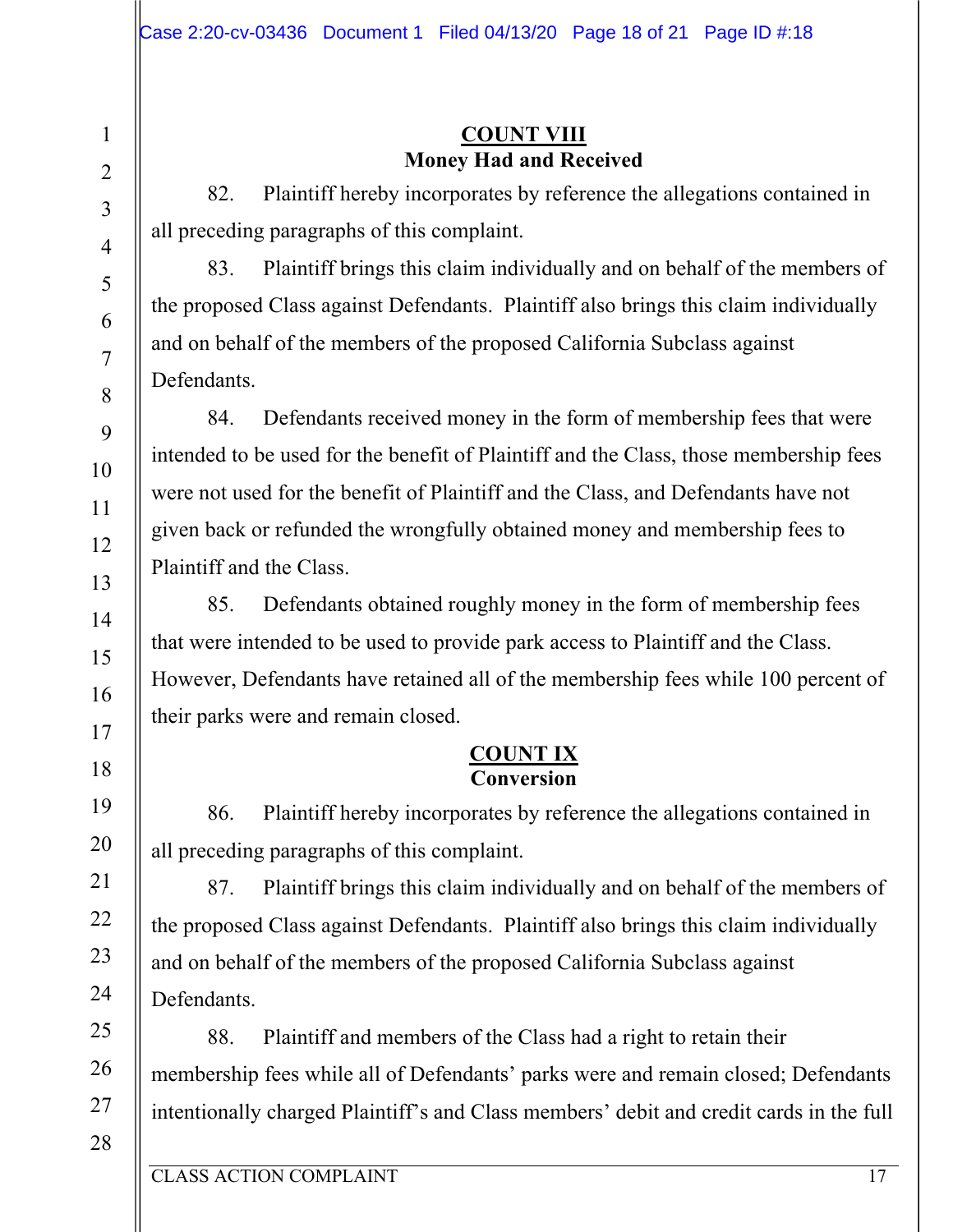amount of the monthly membership fees while Defendants' parks were closed; Plaintiff and Class members did not consent to Defendants charging of their debit and credit cards while Defendants' parks are closed; Plaintiff and Class members were harmed through Defendants' charging of their debit and credit cards; Defendants' conduct was a substantial factor in causing Plaintiff's and Class members' harm.

#### **COUNT X Breach of Contract**

89. Plaintiff hereby incorporates by reference the allegations contained in all preceding paragraphs of this complaint.

90. Plaintiff brings this claim individually and on behalf of the members of the proposed Class against Defendants. Plaintiff also brings this claim individually and on behalf of the members of the proposed California Subclass against Defendants.

91. Defendants entered into contracts with Plaintiff and Class members to provide access to park facilities in exchange for the payment of membership fees. Defendants have breached these contracts by continuing to charge Plaintiff's and Class members' debit and credit cards while 100 percent of the parks remain closed. Plaintiff and Class members have suffered an injury through the payment of membership fees while not having access to Defendants' parks.

# **PRAYER FOR RELIEF**

WHEREFORE, Plaintiff, individually and on behalf of all others similarly situated, seeks judgment against Defendant, as follows:

- a) For an order certifying the Class under Rule 23 of the Federal Rules of Civil Procedure and naming Plaintiff as representative of the Class and Plaintiff's attorneys as Class Counsel to represent the Class members;
- b) For an order certifying the California Subclass under Rule 23 of the Federal Rules of Civil Procedure and naming Plaintiff as representative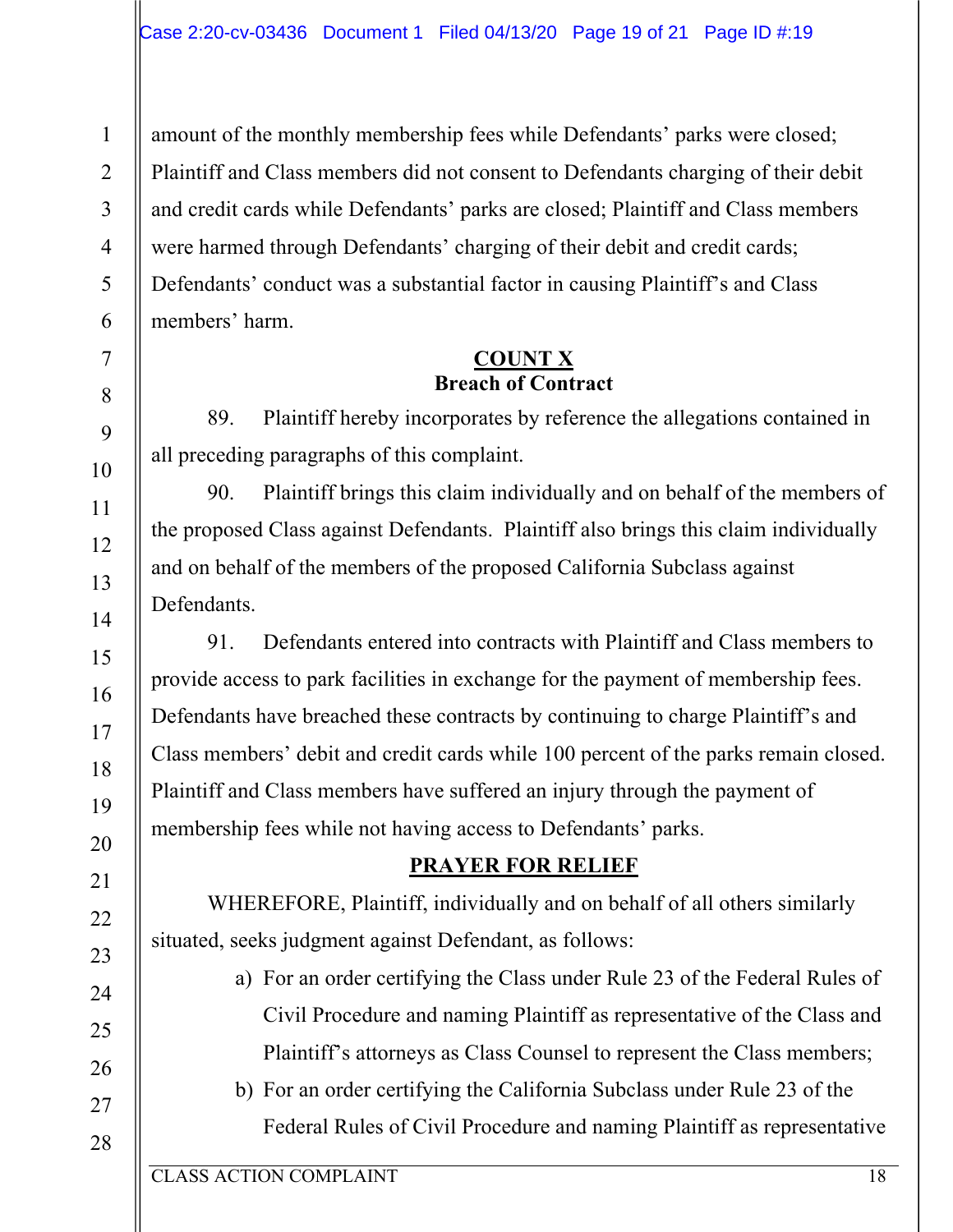| $\mathbf{1}$   | of the California Subclass and Plaintiff's attorneys as Class Counsel to                       |                                                                              |  |
|----------------|------------------------------------------------------------------------------------------------|------------------------------------------------------------------------------|--|
| $\overline{c}$ | represent the California Subclass members;                                                     |                                                                              |  |
| $\mathfrak{Z}$ | c) For an order declaring that Defendants' conduct violates the statutes and                   |                                                                              |  |
| $\overline{4}$ | laws referenced herein;                                                                        |                                                                              |  |
| 5              |                                                                                                | d) For an order finding in favor of Plaintiff, the Class, and the California |  |
| 6              | Subclass, on all counts asserted herein;                                                       |                                                                              |  |
| 7              |                                                                                                | e) For compensatory and punitive damages in amounts to be determined         |  |
| 8              | by the Court and/or jury;                                                                      |                                                                              |  |
| 9              | For prejudgment interest on all amounts awarded;<br>f                                          |                                                                              |  |
| 10             | For an order of restitution and all other forms of equitable monetary<br>$\mathbf{g}$          |                                                                              |  |
| 11             | relief;                                                                                        |                                                                              |  |
| 12             | h) For injunctive relief as pleaded or as the Court may deem proper; and                       |                                                                              |  |
| 13             | For an order awarding Plaintiff and the Class their reasonable attorneys'<br>$\overline{1}$    |                                                                              |  |
| 14             | fees and expenses and costs of suit.                                                           |                                                                              |  |
| 15             | <b>DEMAND FOR TRIAL BY JURY</b>                                                                |                                                                              |  |
| 16             | Plaintiff demands a trial by jury of all issues so triable.                                    |                                                                              |  |
| 17             |                                                                                                |                                                                              |  |
| 18             | Dated: April 13, 2020<br>Respectfully submitted,                                               |                                                                              |  |
| 19             | <b>BURSOR &amp; FISHER, P.A.</b>                                                               |                                                                              |  |
| 20             |                                                                                                |                                                                              |  |
| 21             | By: /s/ Yeremey Krivoshey<br>Yeremey Krivoshey                                                 |                                                                              |  |
| 22             | Yeremey Krivoshey (State Bar No. 295032)                                                       |                                                                              |  |
| 23             | Frederick J. Klorczyk III (State Bar No. 320783)<br>1990 North California Boulevard, Suite 940 |                                                                              |  |
| 24             | Walnut Creek, CA 94596<br>Telephone: (925) 300-4455                                            |                                                                              |  |
| 25             | Facsimile: (925) 407-2700                                                                      |                                                                              |  |
| 26             | E-Mail: ykrivoshey@bursor.com<br>fklorczyk@bursor.com                                          |                                                                              |  |
| 27             | <b>Attorneys for Plaintiff</b>                                                                 |                                                                              |  |
| 28             |                                                                                                |                                                                              |  |
|                | <b>CLASS ACTION COMPLAINT</b>                                                                  | 19                                                                           |  |
|                |                                                                                                |                                                                              |  |